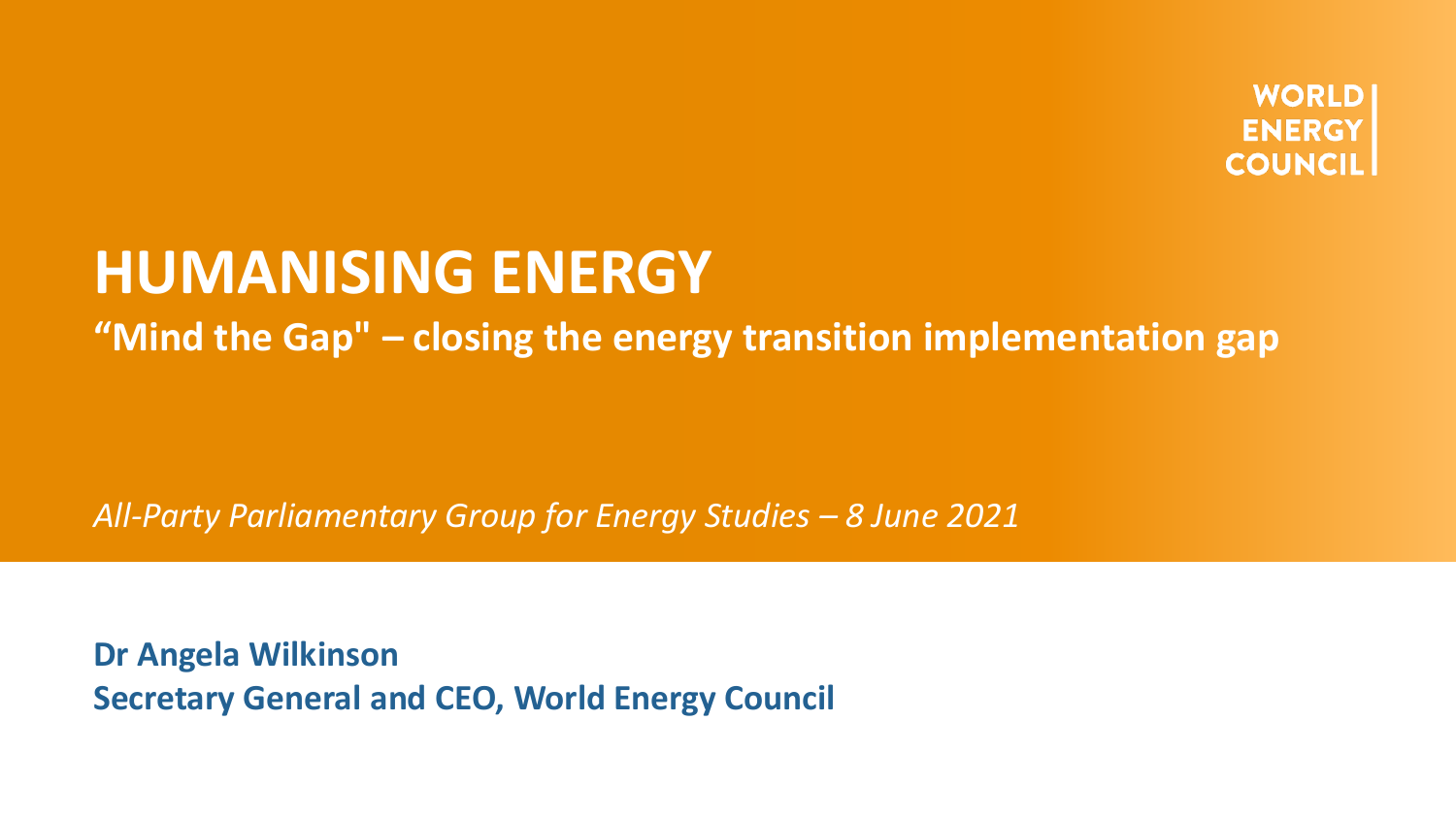#### **OUR ENDURING MISSION**

#### **100 years of better energy for everyone and everything**

- The first permanent **world energy** organisation
- **Open-to-all, impartial, neutral and vehemently independent**
- **3,000 member organisations in nearly 90 countries from across the entire energy industry,** connecting public, private, civic and academic spheres – the 'whole' system.
- **Inspire, inform and impact 'how to' -** build and transform by engaging diversity in energy as a source of insight, innovation and learning**.**

*"A breath of common sense in a global age" – H G Wells 1924*



**WORLD ENERGY COUNCIL** 

*Global influenza pandemic 1918*

*World Power Conference 1924*



*Great Depression 1929*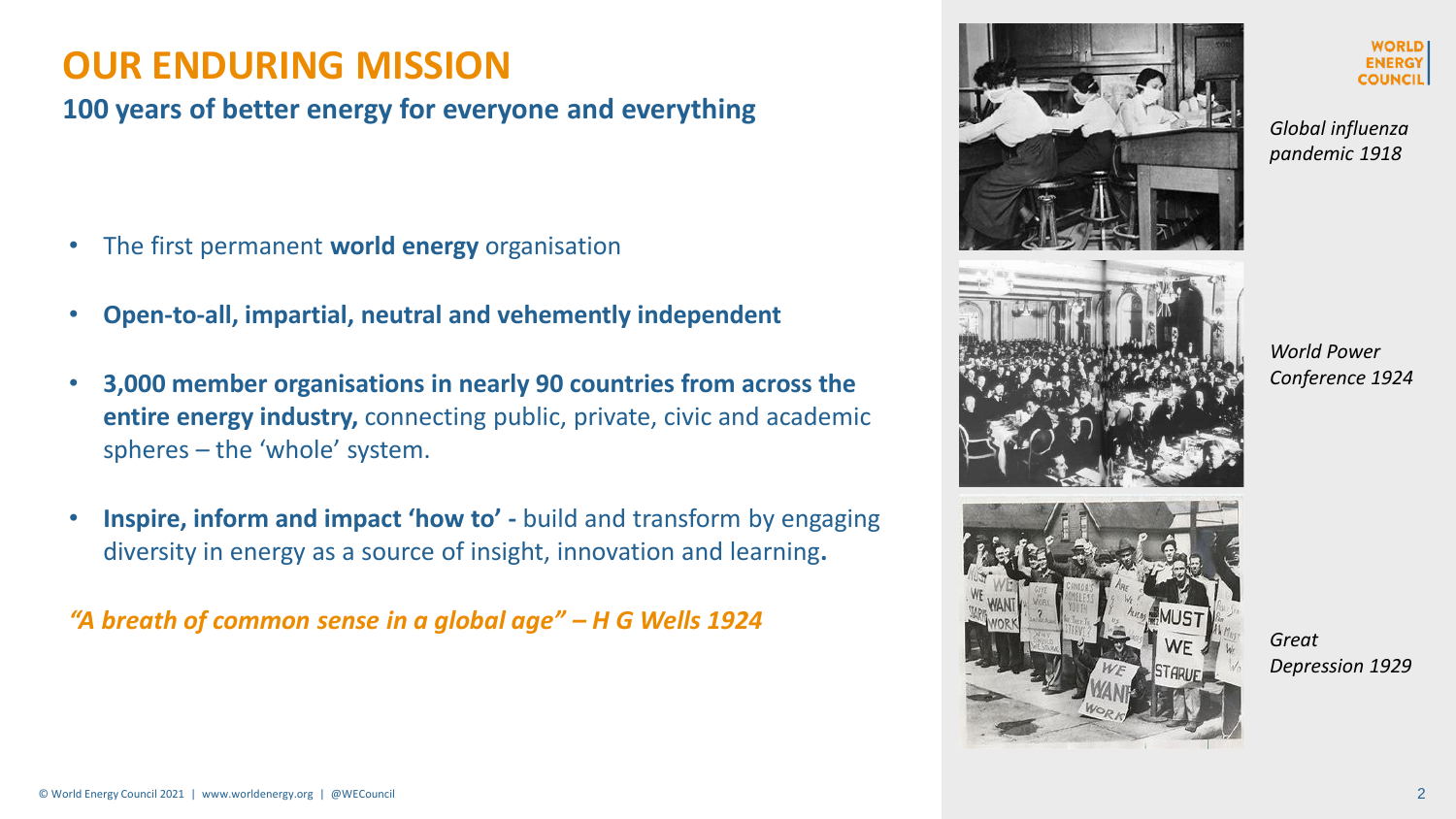### **COVID-19: A PIVOTAL MOMENT FOR ENERGY**

**A new context of affordability, social equity & climate / environmental justice** 



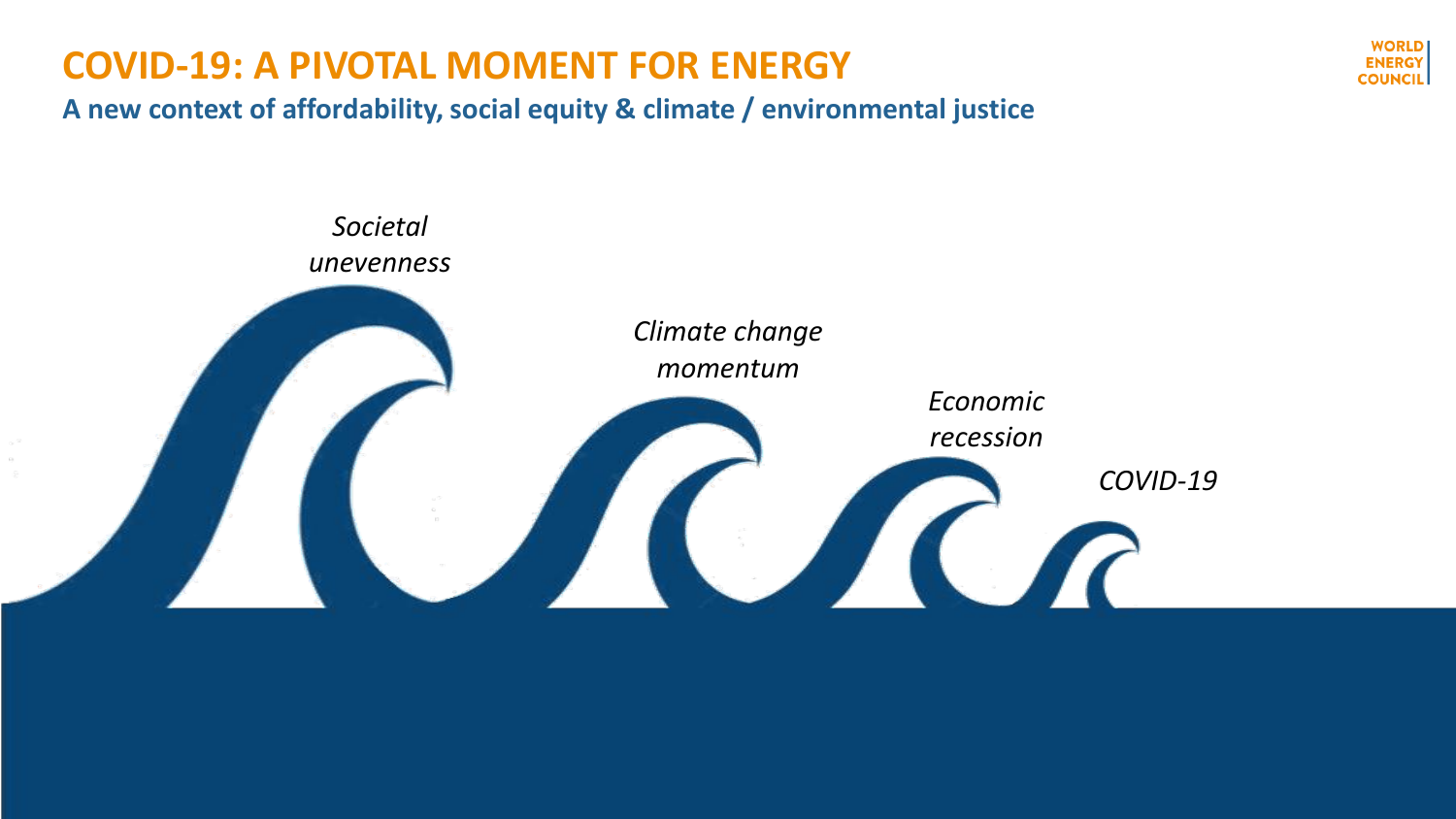### **RECOVERY IN AN ERA OF GLOBAL ENERGY TRANSITION**

**A new era of energy for people and planet**

**ENERGY FOR PROSPERITY** (Markets and/or States)

**ENERGY FOR PEOPLE & PLANET** (Communities & Networks)

#### **2D GLOBAL DRIVERS:**

**ENERGY FOR PEACE** 

(Nations)

Diversification of supply Development of new technologies (incl. electrification)

#### **3D GLOBAL DRIVERS:**

Decarbonisation Decentralisation **Digitalisation** 

#### **4D GLOBAL DRIVERS:**

Decarbonisation Decentralisation Digitalisation **Disruption-by-demand**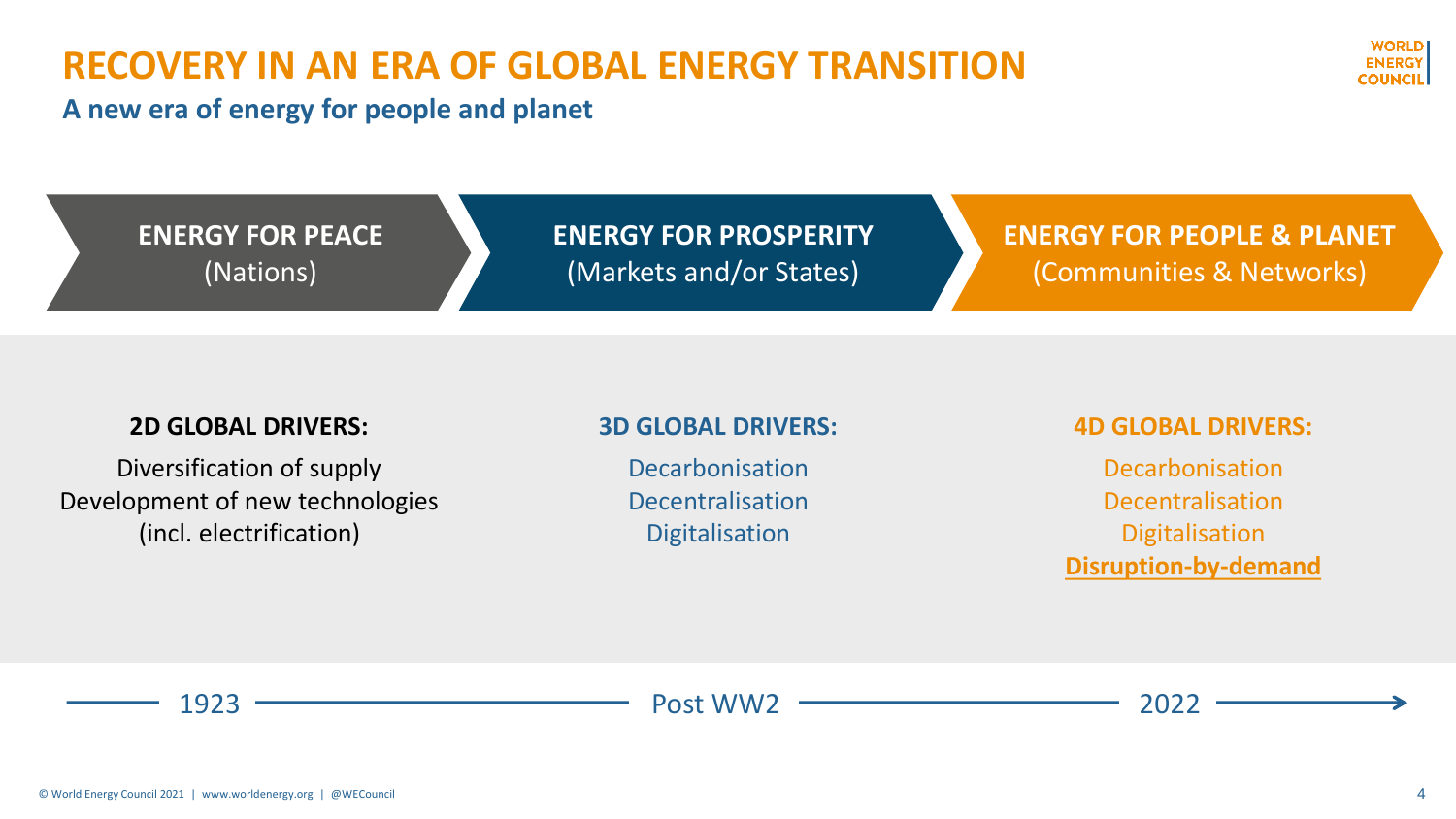### **FOCUS ON 'S' (SOCIAL) IN ESG FRAMEWORK**

**Addressing 'implementation' and 'activation' gaps**

#### **Gap between current role of consumer in energy systems and desired role to drive energy transition**



*Source: Global Covid Survey (Mar 2021). Hydrogen Strategies (forthcoming), World Energy Council*

#### **Views from world energy community experts**

*"Involving the public as early as possible is an important part of the roadmap".* 

> *"No one can do energy transition on their own".*

*"I'm pessimistic, I believe only 3% or so of customers will get actively involved".*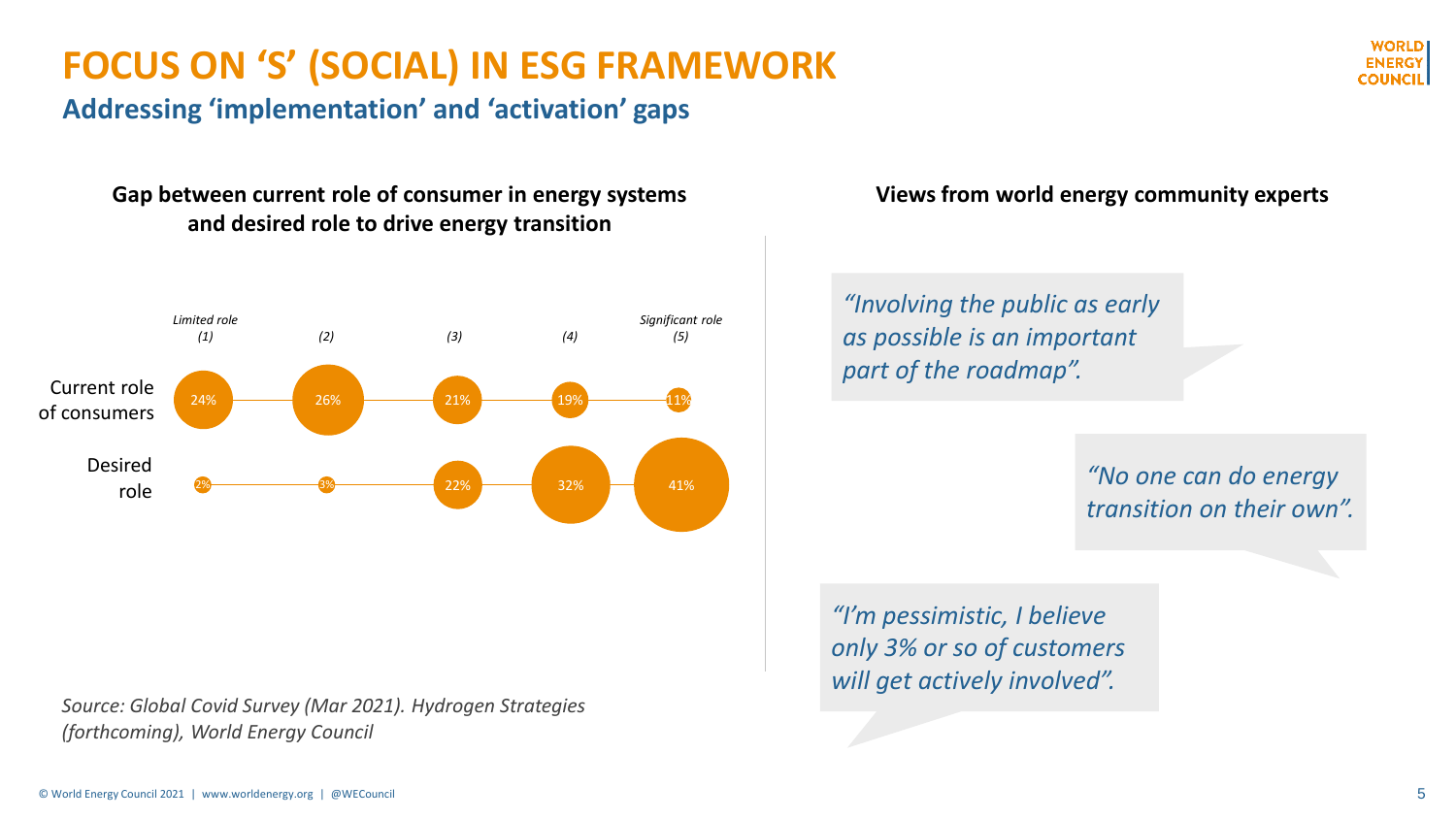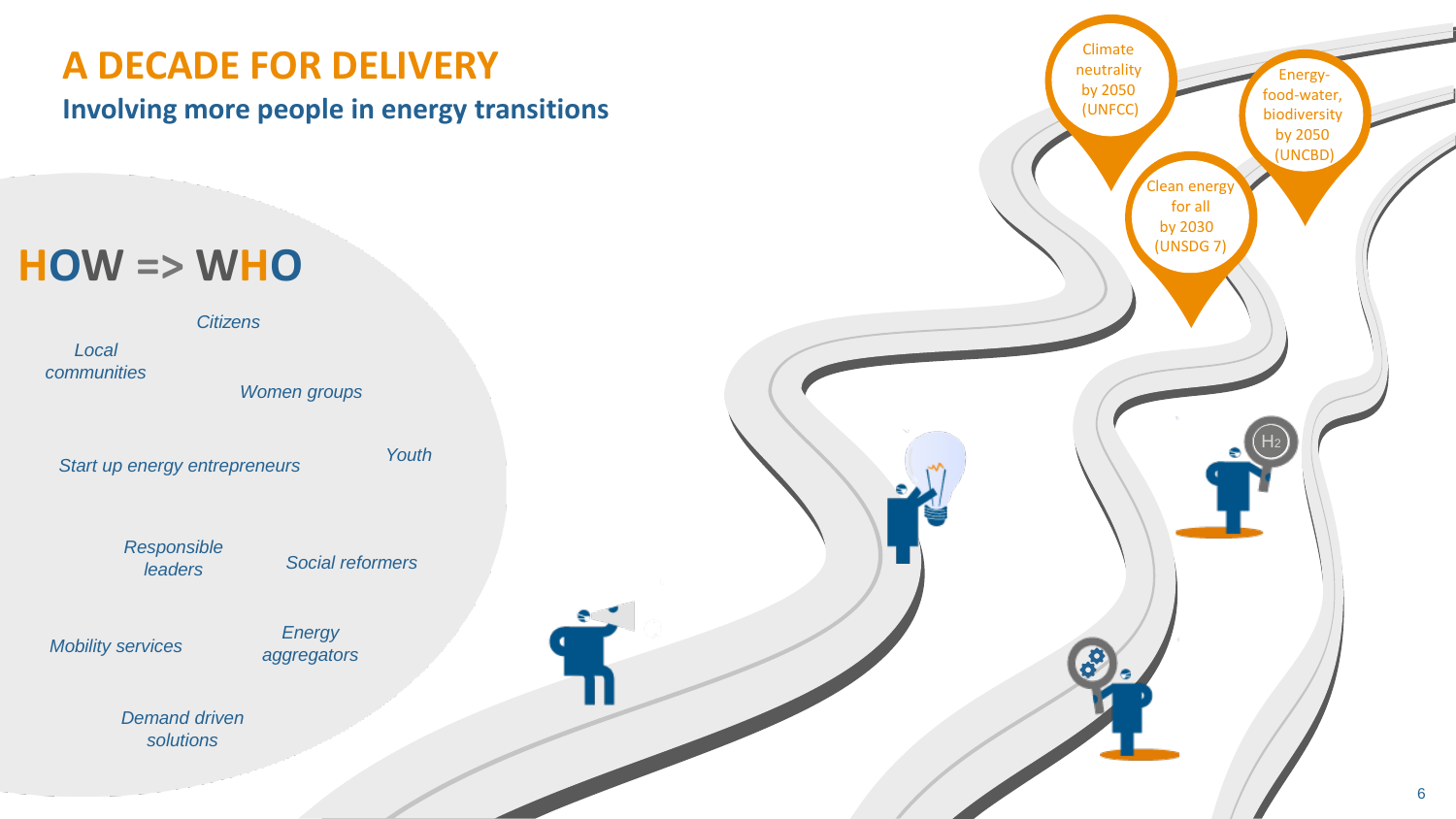### **RAPID SCALE OF HUMAN SYSTEM CAPABILITIES**



**Engaging and equipping more people as 'road-builders' and better coordinate the 'road-mappers'**

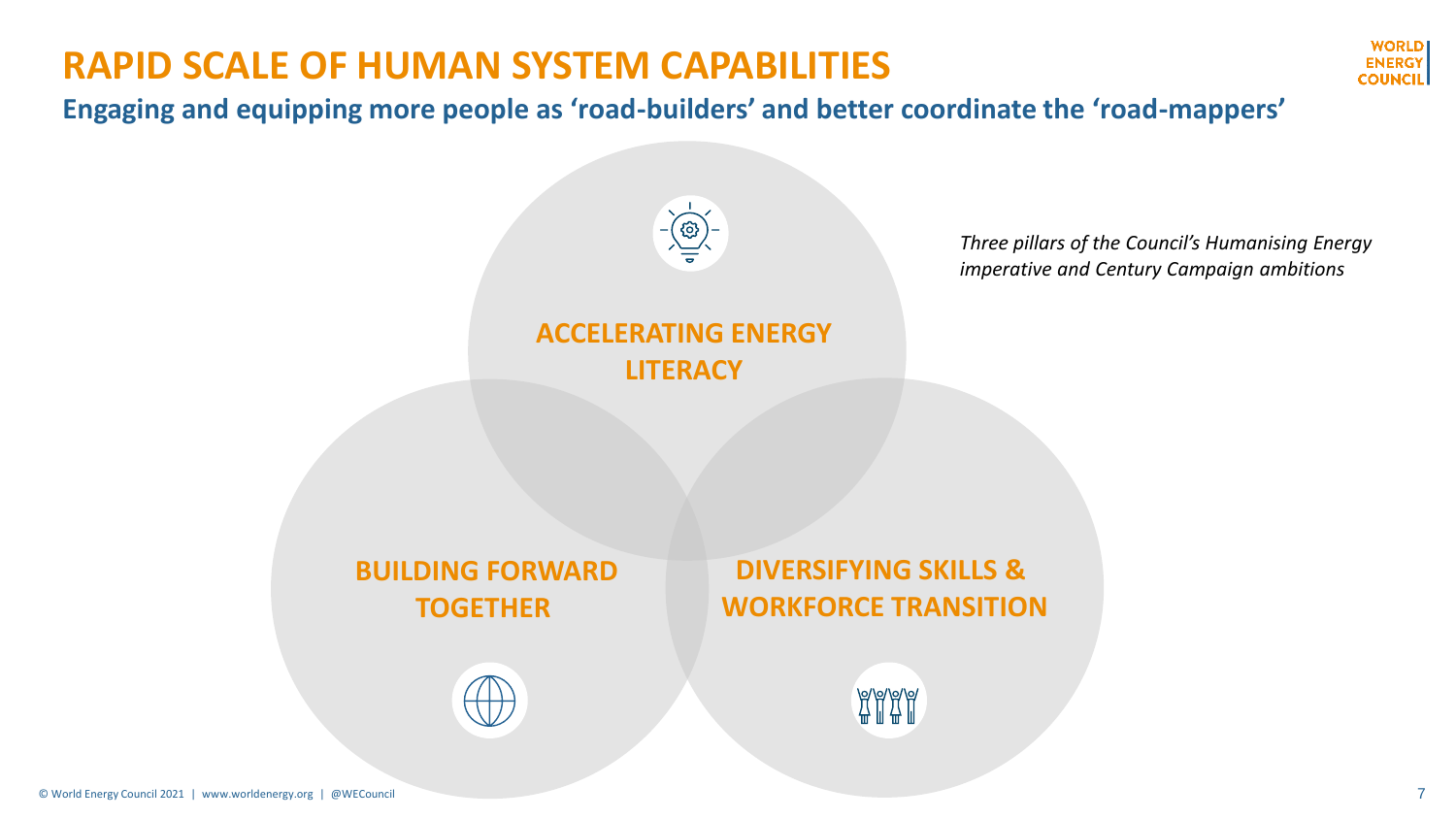### **DELIVERING A MORE INCLUSIVE PATHWAY TO NET ZERO IN THE UK**



**A new Council's initiative with a consortia of partners on a run up to COP-26**

**Mobilising people and communities across the UK in designing pragmatic solutions "bottom-up" for a just energy transition**

- Exploring how the UK can reach its net zero target **in a clean and just way**
- Convening key players to best **inform, inspire and activate**  people and communities across the UK
- **Linking to government COP roadmap** and initiatives
- Building a blueprint for energy transition focused on one location to enable the UK to **move into implementation mode post COP-26 PHASE 3**

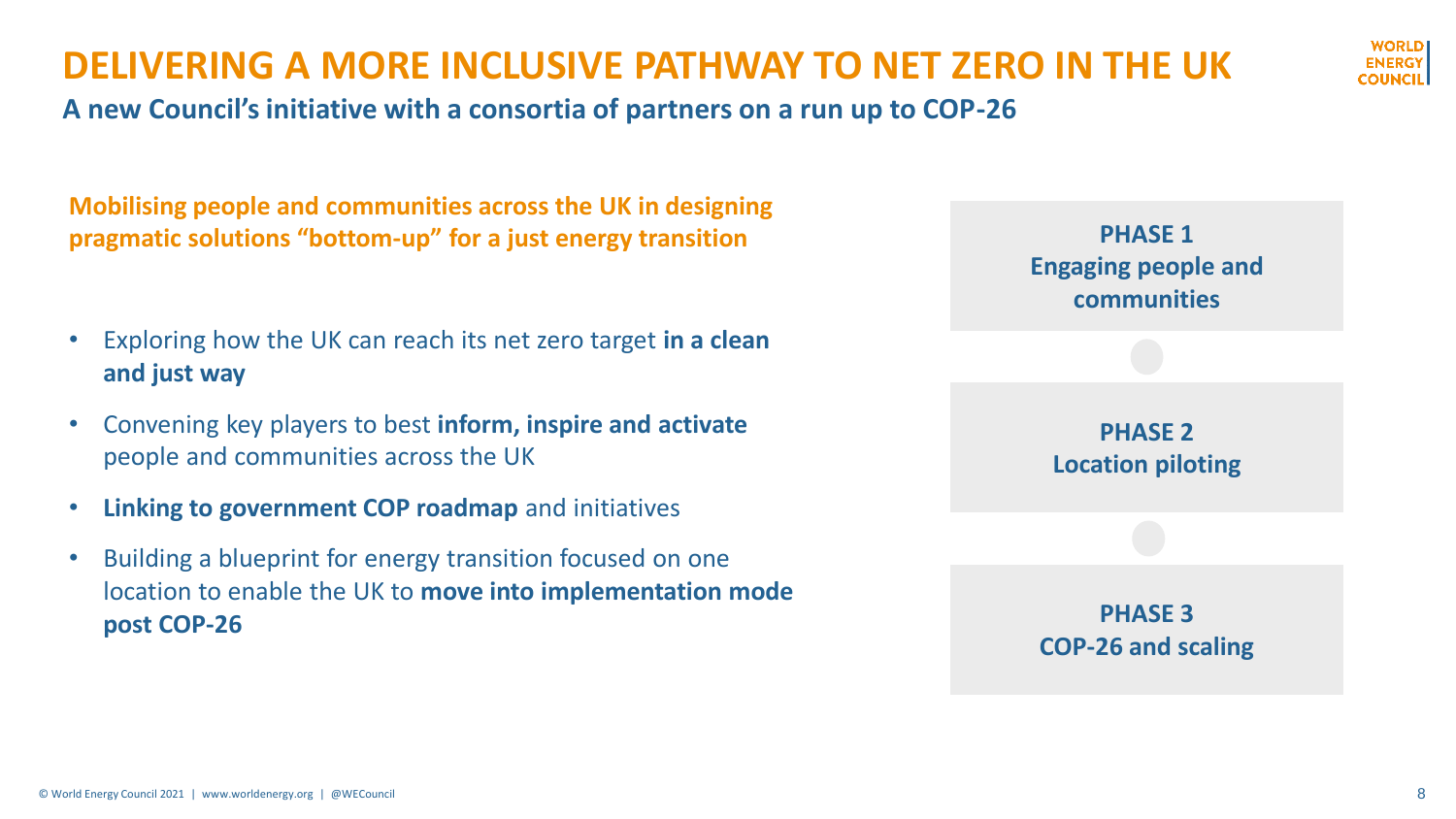## **25TH WORLD ENERGY CONGRESS: 24-27 October 2022, St Petersburg**

**'Energy for Humanity' – people, planet, prosperity and peace** 



**WORLD ENERGY COUNCIL**